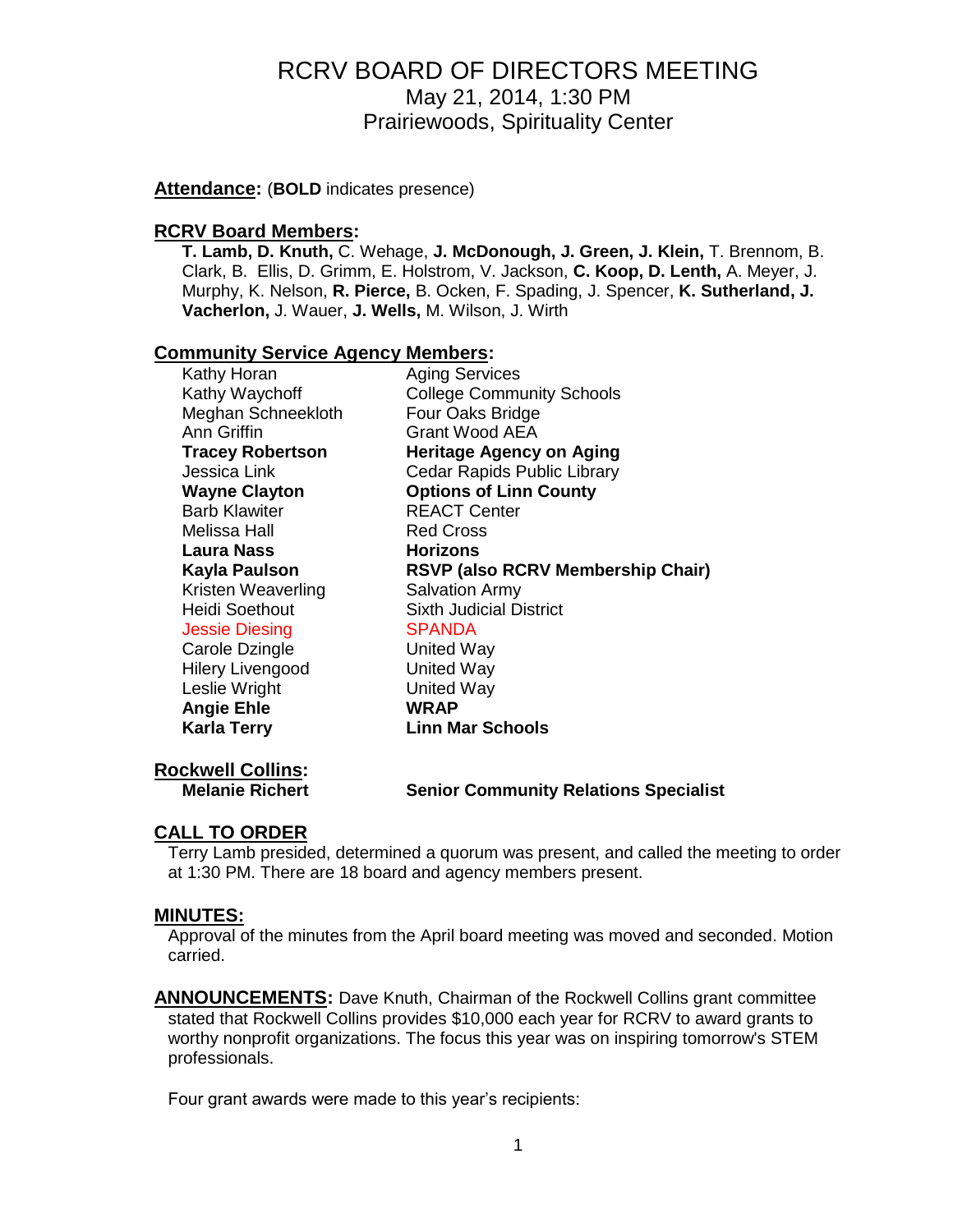• Indian Creek Nature Center to create a 2/3 acre outdoor wetland for students to study the role of wetlands in water quality cycles and life cycles. They partner with area schools to provide hands on activities to learn water cycles and to understand, predict, and improve water quality.

#### Grant is \$1,000

 Linn Mar Community Schools project to fund Project Lead the Way - Gateway to Technology Program. Project funds 2 robotics kits with 2 modules: Design and Modeling; and Automation and Robotics. Each kit will allow 30 students in each of 2 middle schools to work with the modules simultaneously. Implementation will provide the basis to align with the high school program by providing the middle schools with introduction to STEM careers.

#### Grant is \$2,100

 Cedar Amateur Astronomers grant for Lessons In Light interactive learning station featuring hands on observation of gas discharge tubes using a spectrometer to allow visual and numerical analysis of each tube. Grant is to purchase spectrographic camera and software to provide a state of the art educational tool. It will illustrate the use of tools to disperse light according to wavelength allowing the study of: intensity, absorption, and emission characteristics of standard and common sources of light. They anticipate as many as 2000 students per year may use the system.

#### Grant is \$2,500

• Kids on Course was awarded a grant for establishing Lego Leagues at 2 Cedar Rapids schools: Grant and Harrison elementary schools. These schools are in need and require a larger grant than normally provided in order for them to have successful experience. The grant provides transportation, tournament fees, registration fees, materials, field trips, insurance and other costs associated with the program.

#### Grant is \$4,400

**PRESENTATION:** A Prairiewoods staff member gave a presentation about Prairiewoods' Hoop Houses. She stated that Prairiewoods was founded in 1996 by the Franciscan Sisters of Perpetual Adoration. The organization has a 3 part focus: Spirituality, Ecology, and Holistic Health.

The focus is achieved through the use of renewable energy features, ecological features, and sustainability features around the campus. They recently completed a Renew Building training facility. A suggestion was made to utilize excess energy from their solar panels by piping it into their gardens allowing year round gardening via their hoop house. They received a Rockwell Collins grant to do that.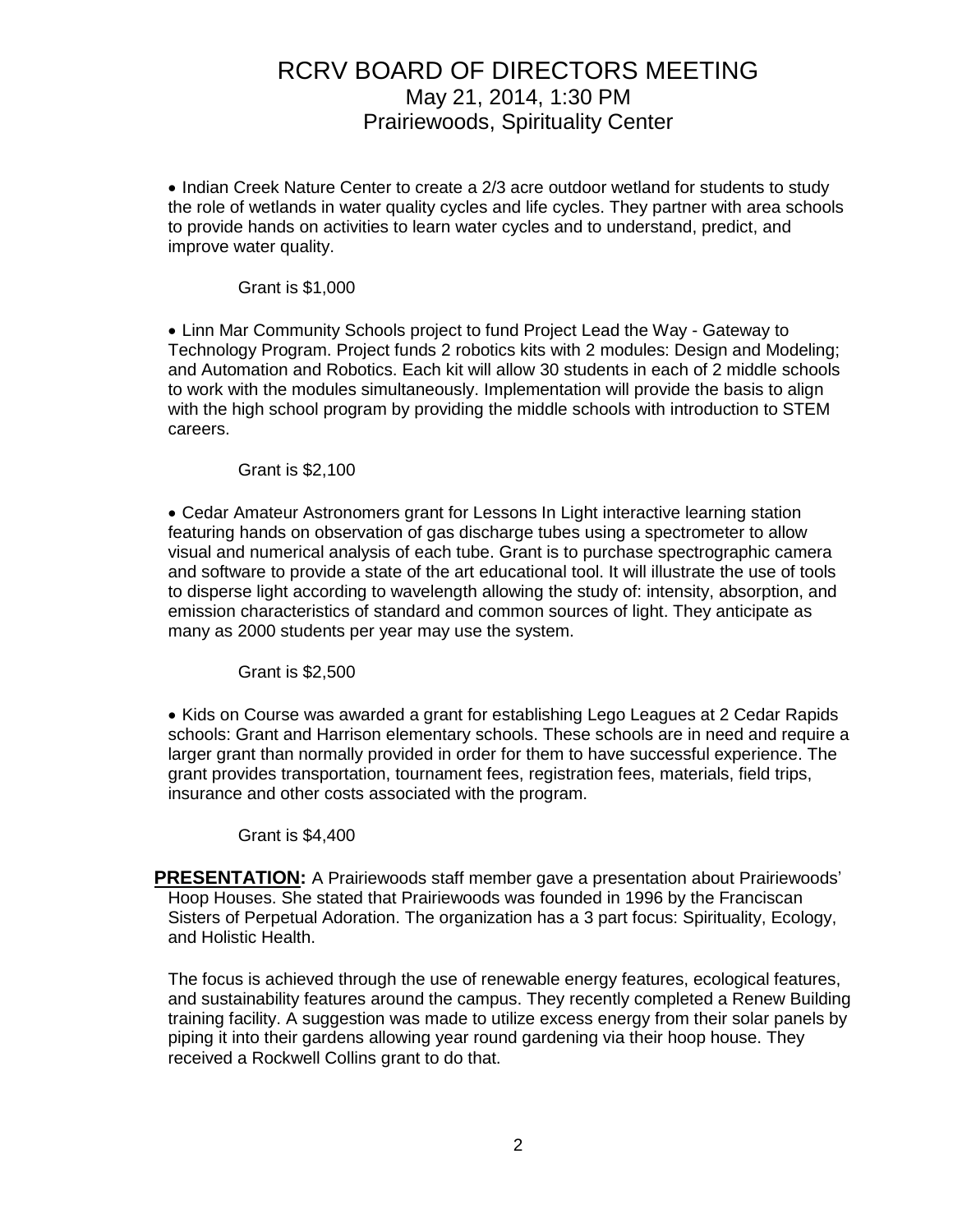# RCRV BOARD OF DIRECTORS MEETING May 21, 2014, 1:30 PM

### Prairiewoods, Spirituality Center

They had some battery problems this past hard winter and have replaced the batteries with ones more suitable to the pumps they power.

They are currently growing radishes, spinach, and lettuce and have grown peppers, cucumbers, and tomatoes.

They are partnering with Metro Catholic Outreach to provide fresh produce for their food shelter.

Their hoop house was described as an inverted U shape covered with green house fabric; a center aisle between 2 beds running the length of the house. Pex tubing heats the floor to produce root zone heating.

The house provides food for Prairiewoods guests and Metro Catholic Outreach.

They have received grants from Rockwell Collins for prairie restoration, a storm water project, and to show live streaming solar panel performance to visitors.

**OLD BUSINESS:** Terry Lamb stated noted that the Red Cross Director is retiring June 2. So, we will need to wait for a new director to be announced before a RCRV representative can be named.

#### **NEW BUSINESS:** None.

#### **PARTNER AGENCY REPORTS:**

**WRAP:** Angela Ehle reported:

WRAP has completed 15 projects year to date, including:

- Eight wood ramp builds,
- Three wood ramp removals,
- Two aluminum ramp installs
- Two aluminum ramp removals.

There are currently 14 jobs in queue needing designers, including:

- Nine wood ramp builds,
- Two repairs,
- One aluminum ramp installation,
- One aluminum ramp removal, and
- One wood ramp removal.

WRAP participated in two awareness events in April:

- Post Acute Services event at St. Luke's Hospital
- 2 Your Health Expo at US Cellular Center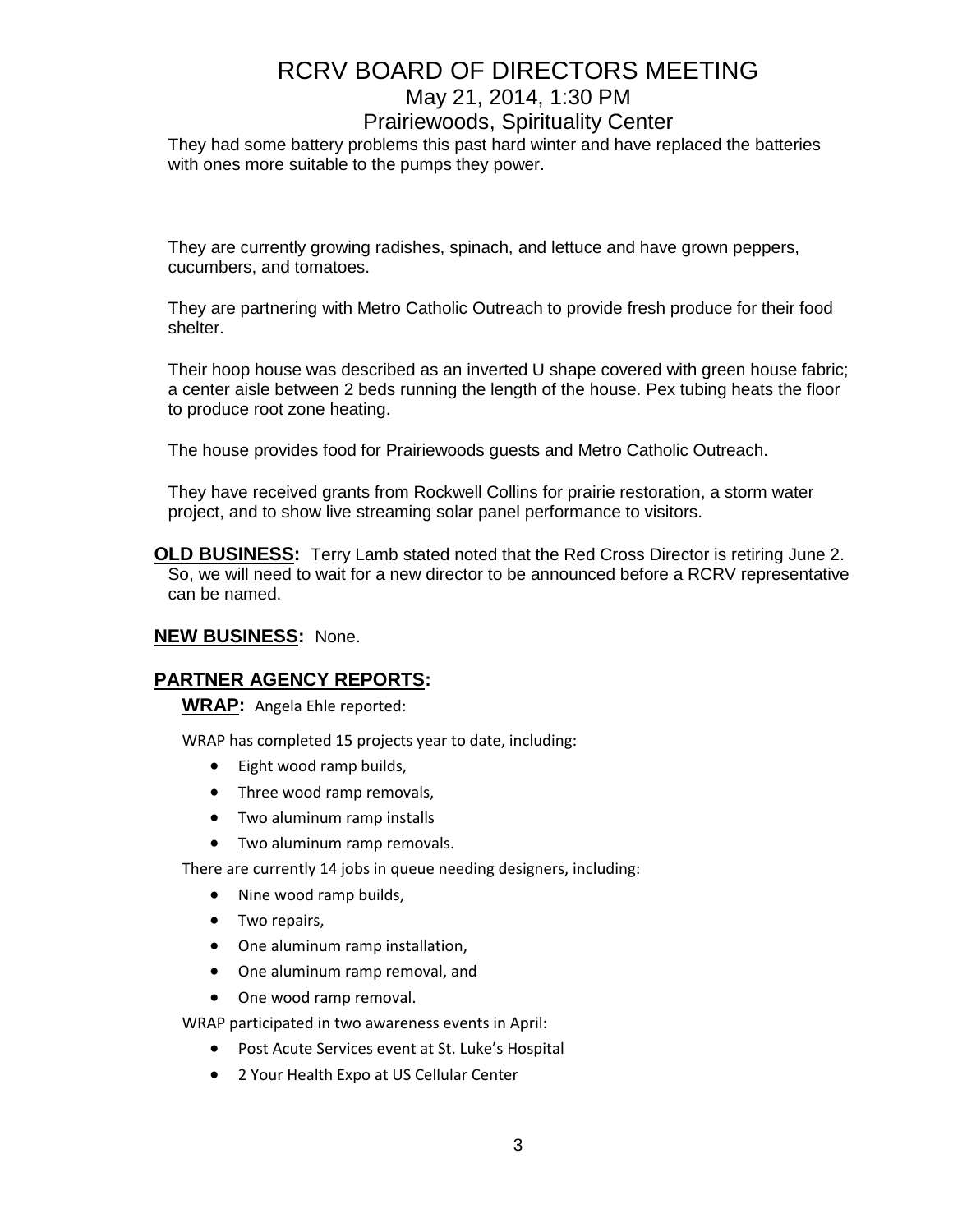WRAP built 5 ramps with groups of volunteers on United Way's Day of Caring May 8<sup>th</sup> and 9th. Groups included employees from Rockwell Collins, Wells Fargo, and Pearson.

Thank you to RCRV for their continued AWESOME support of WRAP!

# **RSVP Agency Report:** Kayla Paulson

Yesterday we had an amazing turnout at the RSVP Volunteer Appreciation Breakfast! Thank you to all of those who came. There were a number of RCRV members that won awards and were recognized for their amazing dedication to making our community a better place. A huge thank you to the volunteers that turned in their hours at the event. With our federal funding a little rocky I need to make sure to have accurate and comprehensive data in the event that we need to explore additional funding streams.

I will not be able to make the June Board Meeting since I will be presenting at the National Conference on Volunteerism & Service in Atlanta, Georgia. I will though send a report to the Executive Team prior to my departure.

### **Horizons Report:** Laura Nass:

- Introduced Jenny Barnett, Horizons' new Community Health Manager
- Gearing up for Local Foods Days—kickoff event at NewBo on Thursday, June 5 from 5-7 PM
- Also gearing up for Summer Meals—volunteers needed to deliver meals

We are having a benefit for our Meals On Wheels program on Sunday, June 8. This is in response to the recent budget cuts the necessitated the closure of several of our congregate dining sites. There is no admission fee, but a free will donation will be accepted. Flyer is attached.

**Heritage Agency on Aging:** Tracey Robertson announced that the Governor plans to sign SF 2239 on Friday, May 23rd. This is the Elder Abuse Bill. Tracey and other local constituents will plan to attend the signing in Des Moines.

**Options of Linn County:** Wayne Clayton reported they are closing out their fiscal year. They do not have any RCRV projects at this time.

**Linn Mar Schools:** Karla Terry reported that Kathy Waychoff at College Community Schools will be hosting the Governor's Volunteer Awards. Linn Mar Schools will host the event next year.

Linn Mar also honored 69 volunteers with more than 100 hours each of service. Some have several hundred hours.

## **RCRV COMMITTEE CHAIR REPORTS:**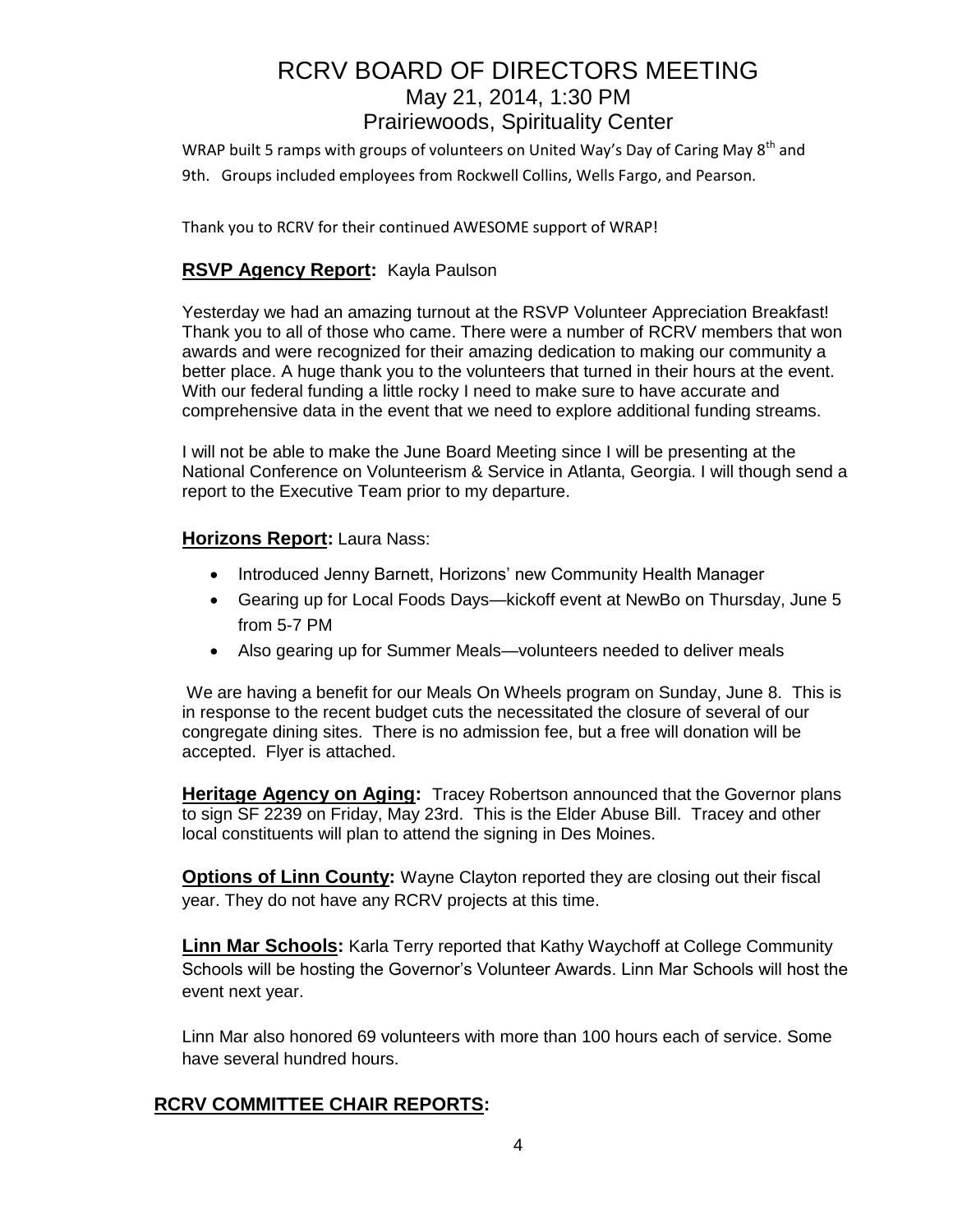### **Community Projects:** John McDonough reported:

- We had a request from HACAP, Cheryl Collins, to build skillet covers similar to the ones that we built for the Rockwell Collins Child Care facility recently. Jim Green tried to get with her to no avail. He indicated he would try in the near future.
- RCRV / REACT Appreciation Event will be held on June 17 at the Outback Restaurant on First Avenue after the Governor Award Ceremonies at College Community Schools. The restaurant is open to the public so you need to tell them you are with the Rockwell Collins party. You, and your spouse or significant other are invited. You do need reservations, so contact Barb Klawiter or myself of your intentions.
- The Governor Award Ceremonies will be held on this same date at College community Auditorium. We have 7 volunteers that will handle the parking and ushering duties.
- We supported the Financial Literacy Fair at Kirkwood's Workplace Learning Center in Hiawatha during two one week periods in earlier.
- The WRAP program designed, and built 6 ramps on the two days of caring for the UWECI program.
- We supported the iExplore STEM program at McKinley Middle School as well as the Webelos Cub Scout program at Squaw Creek that were after their Engineering Badges.
- At the Science Stations Makers Fair, Don Grimm demonstrated on of his engines.
- We continue to support many nonprofit area agencies with volunteers.

If you can dream it, we can do it.

**Database:** Jim Klein had no report.

**RCI:** Rockwell Collins Lego League grant requests are available to any qualified school or nonprofit through the end of August. Available on the Rockwell Collins web site.

**Communications/Newsletter:** Jim Green reported he is working on the June Newsletter and expects it out before the end of June.

**Membership and Retention:** Kayla Paulson reported stats for April 2014

- 43 members reported hours
- 1267.85 hours